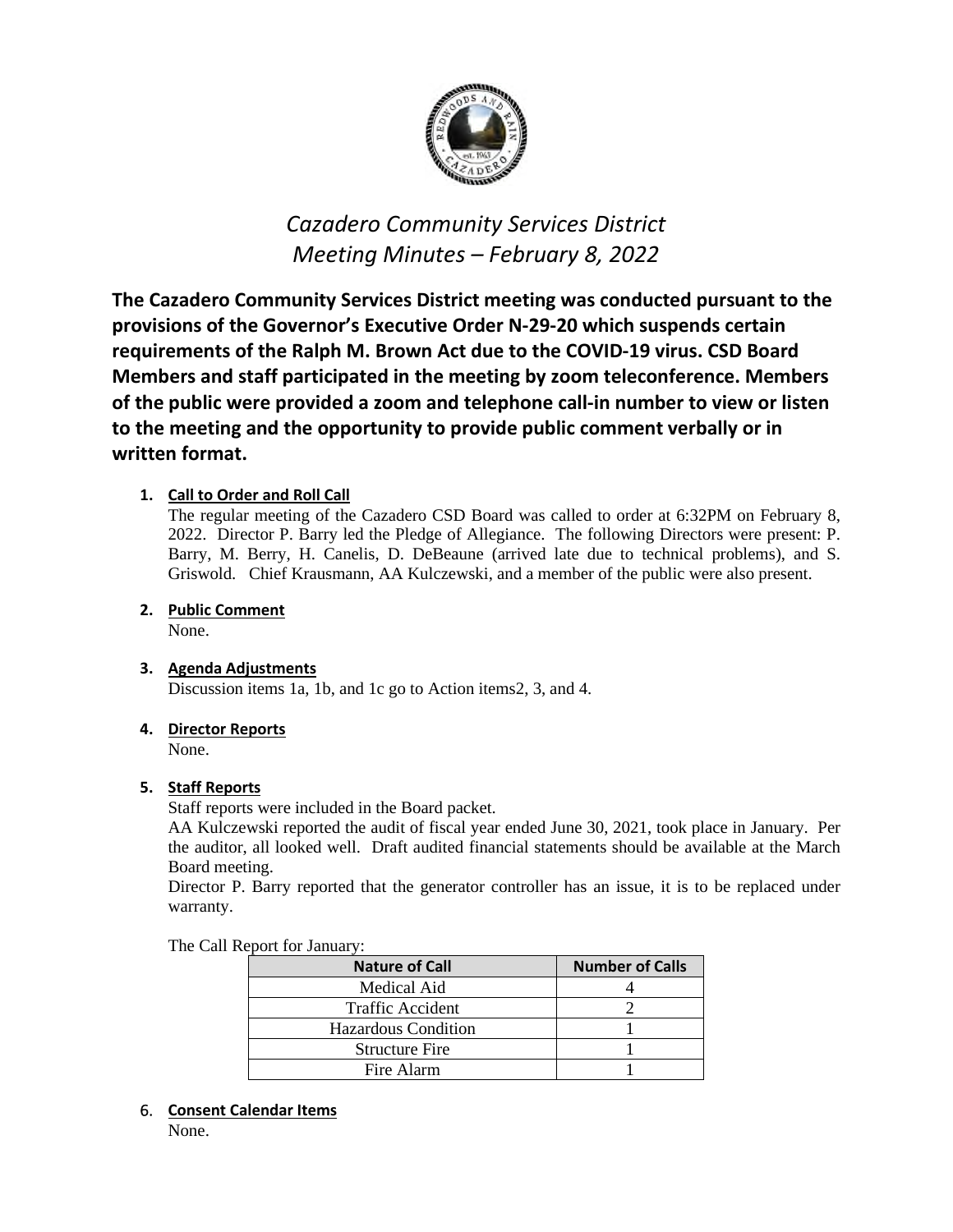- **7. Action Items** 
	- **a. Resolution21/22-11 Proclamation of a Local Emergency for the Cazadero Community Services District, County of Sonoma, State of California, Ratifying the Proclamation of a State of Emergency by Governor Newsom on March 4, 2020, and Authorizing Remote Teleconference Meetings of the Legislative Bodies of the Cazadero Community Services District for the Period February 1, 2022, Through March 1, 2022, Pursuant to Brown Act Provisions** – After Board discussion, on a motion by Director M. Berry, seconded by Director Canelis, the Board moved to approve resolution 21/22-11. VOTE: 4-0-0 by roll call:

| <b>Director</b> | <b>Vote</b> |
|-----------------|-------------|
| P. Barry        | Aye         |
| M. Berry        | Aye         |
| H. Canelis      | Aye         |
| D. DeBeaune     | Absent      |
| S. Griswold     | Aye         |

**b.** Per Capita grant award and Resolution21/22-12 – After Board discussion regarding funds could be used for development of the Cazadero History and Learning Center and replacement of playground equipment, on a motion by Director M. Berry, seconded by Director Canelis, the Board moved to approve resolution 21/22-12. VOTE: 4-0-0 by roll call:

| <b>Director</b> | <b>Vote</b> |
|-----------------|-------------|
| P. Barry        | Aye         |
| M. Berry        | Aye         |
| H. Canelis      | Aye         |
| D. DeBeaune     | Absent      |
| S. Griswold     | Ave         |

**c. Resolution21/22-13 – California Climate Investment Fire Prevention Grant Program – After** Board discussion that the funds could be used for education (on vegetation management, evacuation routes, videos, etc.), on a motion by Director Griswold, seconded by Director M. Berry, the Board moved to approve resolution 21/22-13. VOTE: 5-0-0 by roll call:

| <b>Director</b> | <b>Vote</b> |
|-----------------|-------------|
| P. Barry        | Aye         |
| M. Berry        | Aye         |
| H. Canelis      | Aye         |
| D. DeBeaune     | Aya         |
| S. Griswold     | Aye         |

- **d. Sonoma Open Space grant application for vegetation management**  Director P. Barry applied for \$225,000 to be used for a new chipper truck (to pull the chipper), printing and mailing of mailer for vegetation management program, video production for educational video, and fire department staffing of two employees to work the chipper program.
- **e. Fiber Optic Grant** –After Board discussion, item tabled to March meeting.
- **f. Emergency Communications**  After Board discussion, item tabled to March meeting.
- **g. Playground Equipment**  Director P. Barry reported that the merry-go-round has been ordered and paid for, he is scheduling a visit in March with a playground developer who will bring ideas, concepts, and prices; he will check out an exhibit in Sacramento of park & rec stuff. After further Board discussion, item tabled to March meeting.